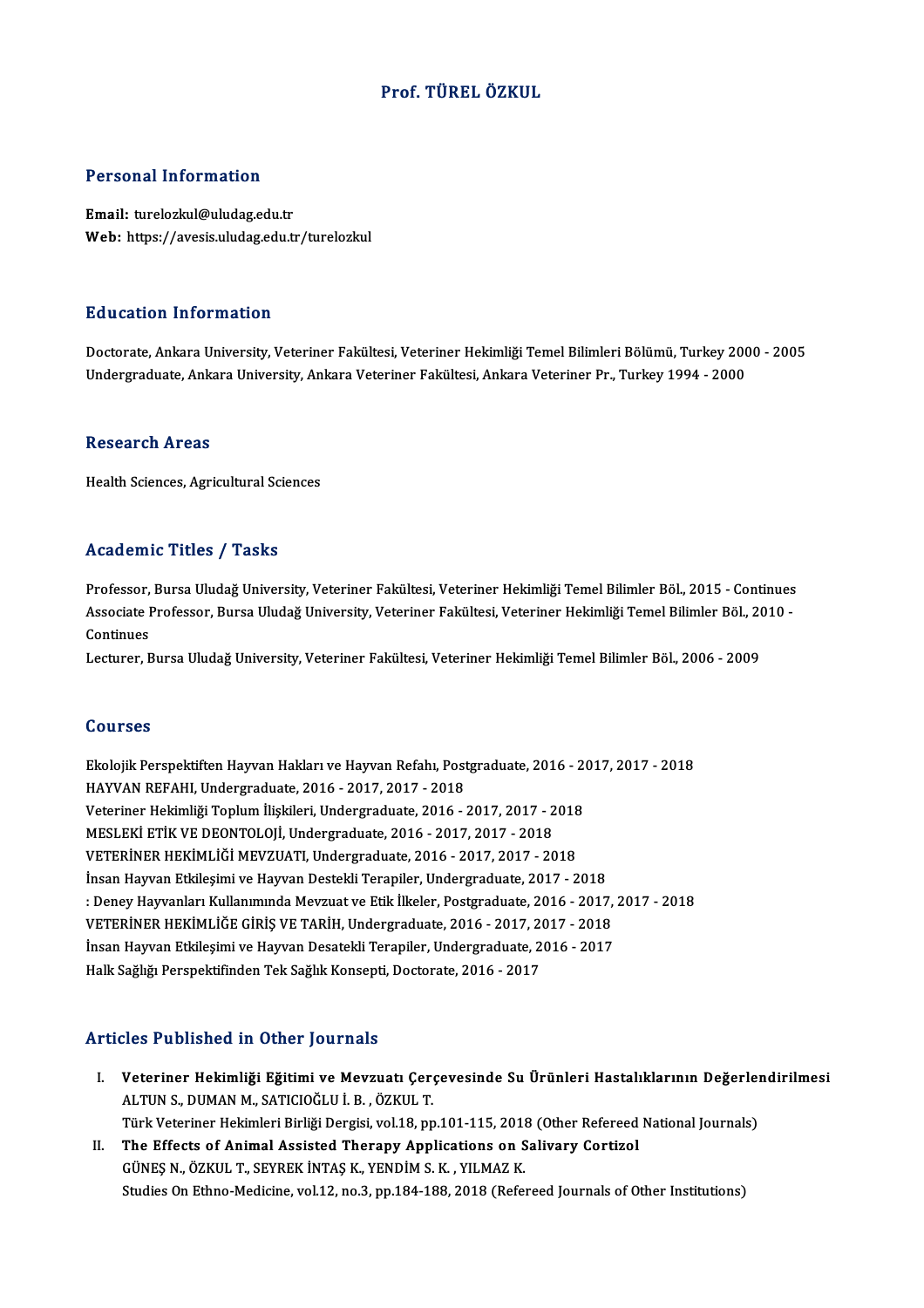### Books&Book Chapters

I. Ulusal Veteriner Hekimliği Tarihi ve Mesleki Etik Sempozyumu Bildiri Özetleri Kitabı tə & Boon emapters<br>Ulusal Veteriner Hekimliği Tarihi ve Mesleki Etik Sempozyumu Bildiri Özetleri Kitabı<br>ÖZKUL T., ERER S., ÖZEN A., YAŞAR A., AYDIN C., SEYİDOĞLU N., YENDİM S. K. , KIZILTEPE A., YİĞİT A.<br>Petav Cany Mathas, Ulusal Veteriner Hekimliği Ta<br>ÖZKUL T., ERER S., ÖZEN A., YAŞA<br>Detay Copy Matbaa, Bursa, 2016

# Detay Copy Matbaa, Bursa, 2016<br>Refereed Congress / Symposium Publications in Proceedings

efereed Congress / Symposium Publications in Proceedings<br>I. 4 Ekim Penceresinden Geçmişten Günümüze İnsan-Hayvan Etkileşimi<br>ÖZKULT I. 4 Ekim Penceresinden Geçmişten Günümüze İnsan-Hayvan Etkileşimi<br>ÖZKUL T. 4 Ekim Penceresinden Geçmişten Günümüze İnsan-Hayvan Etkileşimi<br>ÖZKUL T.<br>VI. Ulusal Veteriner Hekimliği Tarihi ve Mesleki Etik Sempozyumu, Elazığ, Turkey, 4 - 06 October 2018<br>Yaskılarda ve gibinesl engelli sesuklarda bayya

II. Yaşlılarda ve zihinsel engelli çocuklarda hayvan destekli terapinin tükrük kortizol düzeyi üzerine<br>etkileri VI. Ulusa<br><mark>Yaşlılar</mark><br>etkileri<br>Cünes M etkileri<br>GÜNEŞ N., ÖZKUL T., SEYREK İNTAŞ K., YENDİM S. K. , YILMAZ K.<br>1st International Veterinary Biochemistry and Clinical Biochemistry Congress, Turkey, 12 April 2018<br>Lise Öğrengilerinin Sınav Kavgyanın Hayyan Destekli

GÜNEŞN.,ÖZKUL T.,SEYREKİNTAŞK.,YENDİMS.K. ,YILMAZK.

- III. Lise Öğrencilerinin Sınav Kaygısının Hayvan Destekli Terapi ile Giderilmesi<br>Şahin E., Axundov R., Bakhısov M., ÖZKUL T. 1st International Veterinary Biochemistry an<br>Lise Öğrencilerinin Sınav Kaygısının Ha<br>Şahin E., Axundov R., Bakhısov M., ÖZKUL T.<br>V. Ulusel Veteriner Hekimliği Teribi ve Mesle Lise Öğrencilerinin Sınav Kaygısının Hayvan Destekli Terapi ile Giderilmesi<br>Şahin E., Axundov R., Bakhısov M., ÖZKUL T.<br>V. Ulusal Veteriner Hekimliği Tarihi ve Mesleki Etik Sempozyumu, Bursa, Turkey, 25 May 2016 - 27 May 2
- IV. At İnsan Arasındaki Etkileşimin, Atlı Dayanıklılık Yarışmalarında Kullanılan Atların Performansına<br>Olan Etkisinin İncelenmesi V. Ulusal Veteriner Hekimliği T<br>At İnsan Arasındaki Etkileş<br>Olan Etkisinin İncelenmesi ÖZKUL T.,YENDİMS.K. ,SEYİDOĞLUN.,GÜNEŞN.,POLATÜ.,AYDINC.

V. Ulusal Veteriner Hekimliği Tarihi ve Mesleki Etik Sempozyumu, Bursa, Turkey, 25 - 27 May 2016

V. Özkul T YendimSC Seyidoğlu N Güneş N Polat Ü Aydin C At İnsan Arasındaki Etkileşimin atlı V. Ulusal Veteriner Hekimliği Tarihi ve Mesleki Etik Sempozyumu, Bursa, Turkey, 25 - 27 May 2016<br>Özkul T Yendim SC Seyidoğlu N Güneş N Polat Ü Aydin C At İnsan Arasındaki Etkileşimin<br>Dayanıklılık Yarışmalarında Kullanılan Özkul T Yendim SC Seyidoğlu N Güneş N Polat Ü Aydin C At İns<br>Dayanıklılık Yarışmalarında Kullanılan Atların Performansına<br>ÖZKUL T., YENDİM S. K. , SEYİDOĞLU N., GÜNEŞ N., POLAT Ü., AYDIN C.<br>V.Ulusal Veteriner Hakimliği Tar Dayanıklılık Yarışmalarında Kullanılan Atların Performansına Olan Etkisinin İncelenmesi<br>ÖZKUL T., YENDİM S. K. , SEYİDOĞLU N., GÜNEŞ N., POLAT Ü., AYDIN C.<br>V.Ulusal Veteriner Hekimliği Tarihi ve Mesleki Etik Sempozyumu, Tu

ÖZKUL T., YENDİM S. K. , SEYİDOĞLU N., GÜNEŞ N., POLAT Ü., AYDIN C.<br>V.Ulusal Veteriner Hekimliği Tarihi ve Mesleki Etik Sempozyumu, Turkey, 25 - 27 May 2016, vol.1, pp.96<br>VI. İnsan Hayvan Etkileşiminin Davranışsal ve F V.Ulusal V<br><mark>İnsan Ha</mark><br>Yöntemi<br>s<u>evino</u>či

SEYİDOĞLUN.,AYDINC.,ÖZKUL T.

Yöntemi<br>SEYİDOĞLU N., AYDIN C., ÖZKUL T.<br>V. Ulusal Veteriner Hekimliği Tarihi ve Mesleki Etik Sempozyumu, Bursa, Turkey, 25 - 27 May 2016, vol.1, pp.69<br>Veteriner Hekimliği Berspektifinden İnsan Hayyan Etkilesimi V. Ulusal <mark>V</mark><br>Veterine<br>ÖZKUL T.<br>III. Ulusal

VII. Veteriner Hekimliği Perspektifinden İnsan Hayvan Etkileşimi<br>ÖZKUL T.

III. Ulusal Veteriner Hekimliği Tarihi ve Mesleki Etik Sempozyumu, Samsun, Turkey, 22 - 24 May 2014

ÖZKUL T.<br>III. Ulusal Veteriner Hekimliği Tarihi ve Mesleki Etik Sempozyumu, Sams<br>VIII. Türkiye'de Hayvan Destekli Terapi Uygulamalarından Örnekler<br>ÖZKUL T III. Ulusal<br>**Türkiye'**<br>ÖZKUL T.<br>III. Ulusal

ÖZKUL T.<br>III. Ulusal Veteriner Hekimliği Tarihi ve Mesleki Etik Sempozyumu, Samsun, Turkey, 22 - 24 May 2014

IX. Effects of Animal Assisted Therapies on Reading Activities in Bursa. ÖZKUL T.,özkanE., çetintaş Z.,Kaya L. Effects of Animal Assisted Therapies on Reading Activities in Bursa.<br>ÖZKUL T., özkan E., çetintaş Z., Kaya L.<br>Triennial International Conference in Collaboration with 150th Annual Convention of American Veterinary Medical<br> ÖZKUL T., özkan E., çetintaş Z., Kaya L.<br>Triennial International Conference in Collaboration with 150<br>Association, chicago, United States Of America, 22 July 2013<br>Animal Assisted Thoronby Prastisse in Nursing Home Triennial International Conference in Collaboration with 150th Annual C<br>Association, chicago, United States Of America, 22 July 2013<br>X. Animal Assisted Theraphy Practices in Nursing Home in Turkey<br>ÖZVILT, CÜNES N. Cure M.

Association, chicago, United States Of Ar<br>**Animal Assisted Theraphy Practice:**<br>ÖZKUL T., GÜNEŞ N., Cure M., Solmaz H.<br>2012 Trionnial International Conference Animal Assisted Theraphy Practices in Nursing Home in Turkey<br>ÖZKUL T., GÜNEŞ N., Cure M., Solmaz H.<br>2013 Triennial International Conference in Collaboration with 150th Annual Convention of American Veterinary<br>Medical Accoc ÖZKUL T., GÜNEŞ N., Cure M., Solmaz H.<br>2013 Triennial International Conference in Collaboration with 150th<br>Medical Association, Chicago, United States Of America, 22 July 2013<br>One Health One Medicine Concent with in the Ss Medical Association, Chicago, United States Of America, 22 July 2013

### XI. One Health One Medicine Concept with in the Scope of Animal Assisted Therapies ÖZKUL T. One Health One Medicine Concept with in the Scope of Animal Assisted Ther<br>ÖZKUL T.<br>Veterinary Days of Justus-LiebigUludağ Üniversities, Bursa, Turkey, 13 - 15 July 2011<br>Evaluation of Animal Assisted Theranies in the World

ÖZKUL T.<br>Veterinary Days of Justus-LiebigUludağ Üniversities, Bursa, Turkey, 13 - 15 July 2011<br>XII. Evaluation of Animal Assisted Therapies in the World and Development Strategies in Turkey<br>ÖZKUL T Veterinar<br>**Evaluation**<br>ÖZKUL T.<br><sup>20th İntel</sup> Evaluation of Animal Assisted Therapies in the World and Development Strategies in Turkey<br>ÖZKUL T.<br>39th İnternational Congress of the World Association for the History of Veterinary Medicine 3rd National